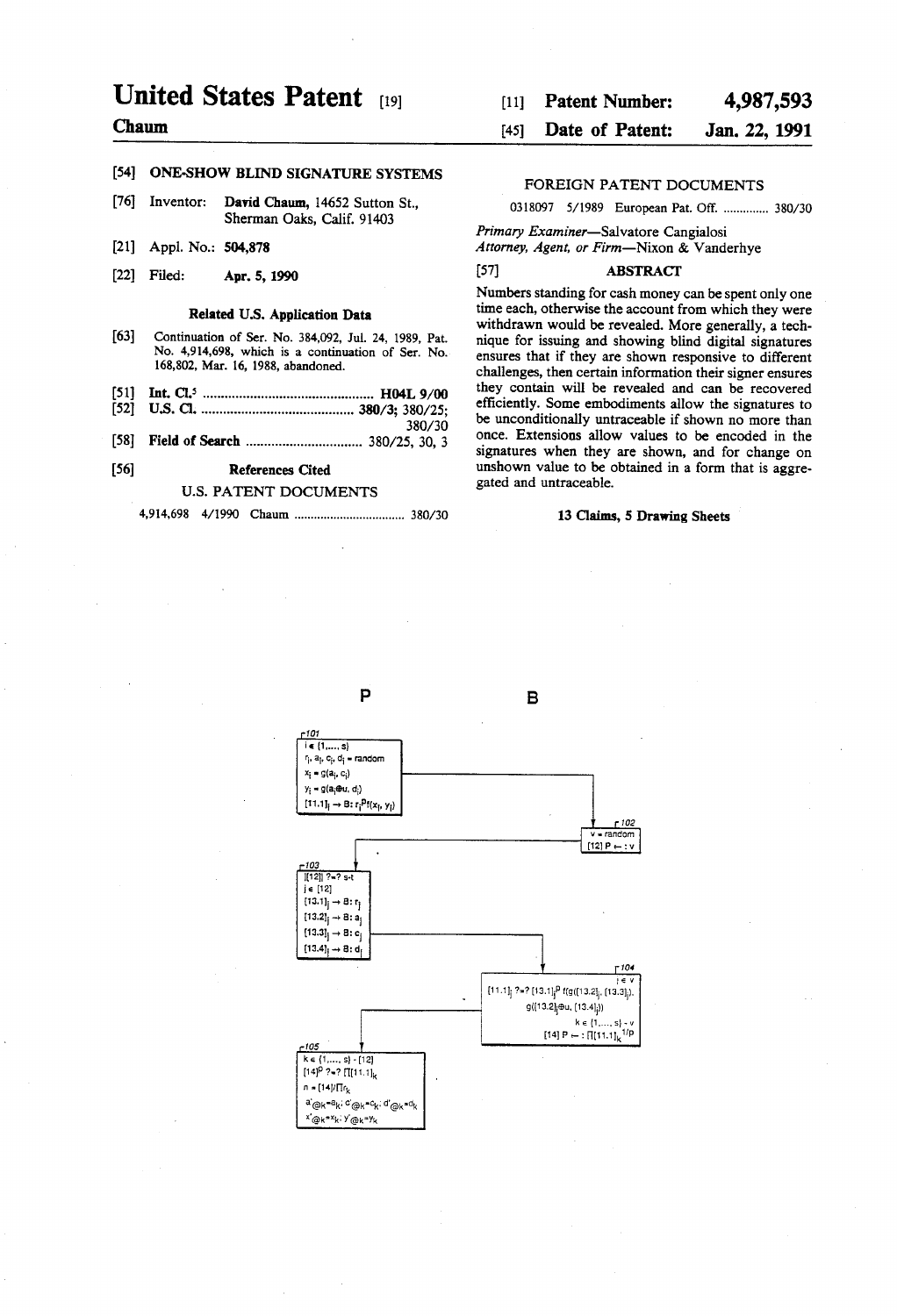# P



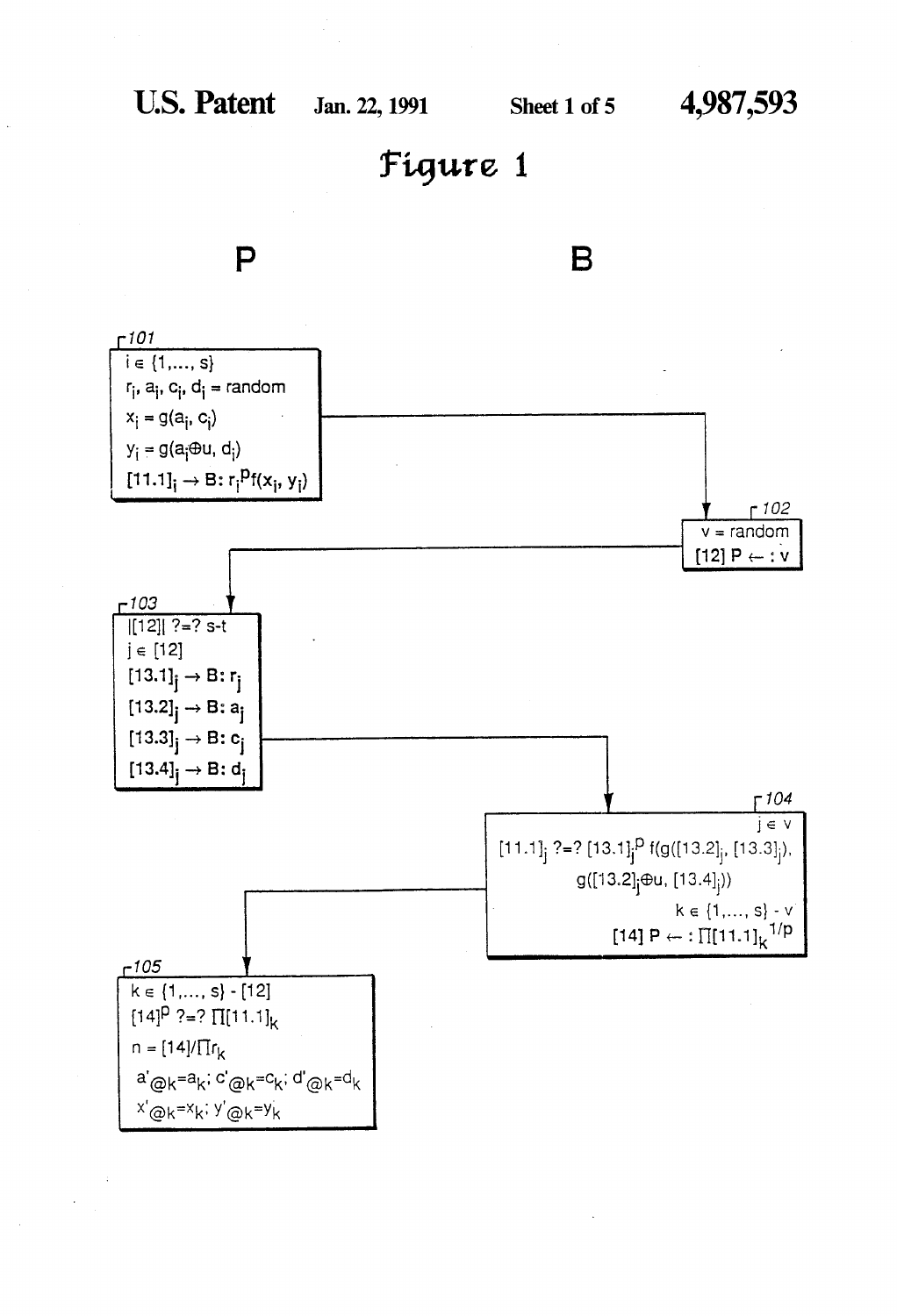

S

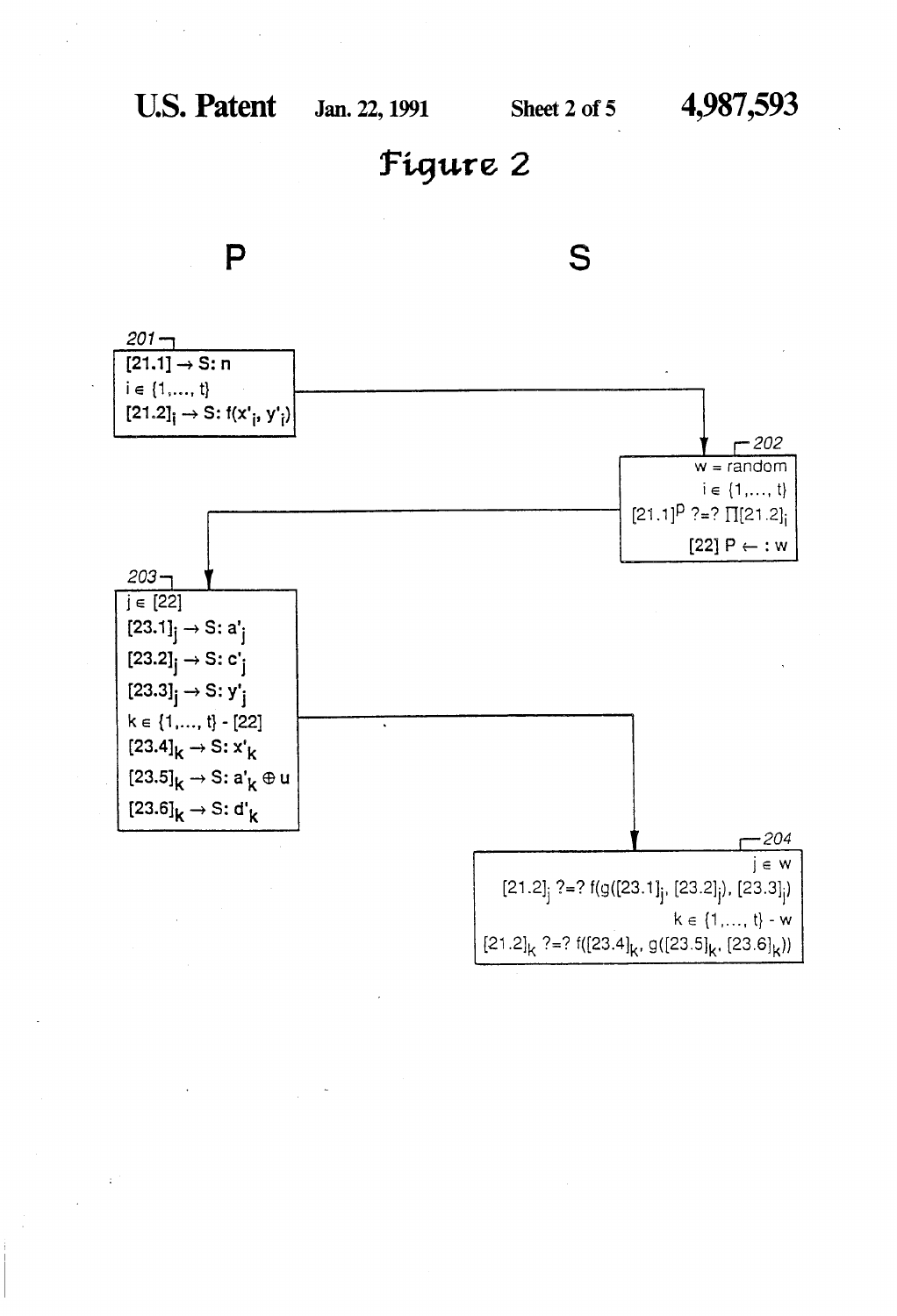# $\blacksquare$

| 301·                                                                |
|---------------------------------------------------------------------|
| obtain the [21.2] from S's and retain them                          |
| 302–                                                                |
| search for duplicate [21.2]                                         |
| 303–                                                                |
| obtain [23.1] & [23.5] corresponding to duplicate [21.2]            |
| 304-r                                                               |
| if both $[23.1]$ and $[23.5]$ are found for a particular $[21.2]$ , |
| then determine the corresponding $u = [23.1]^{-1} \oplus [23.5]$    |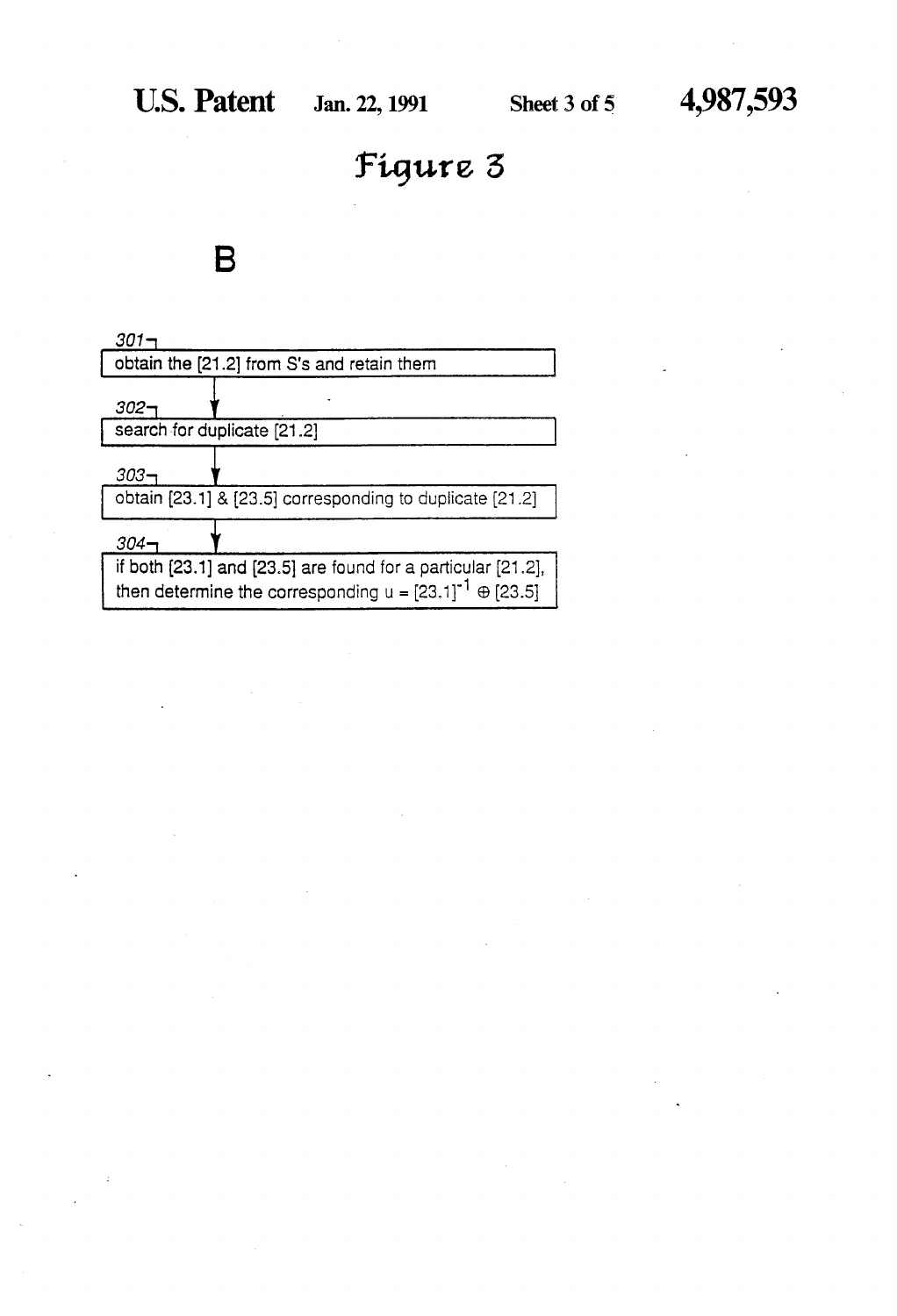



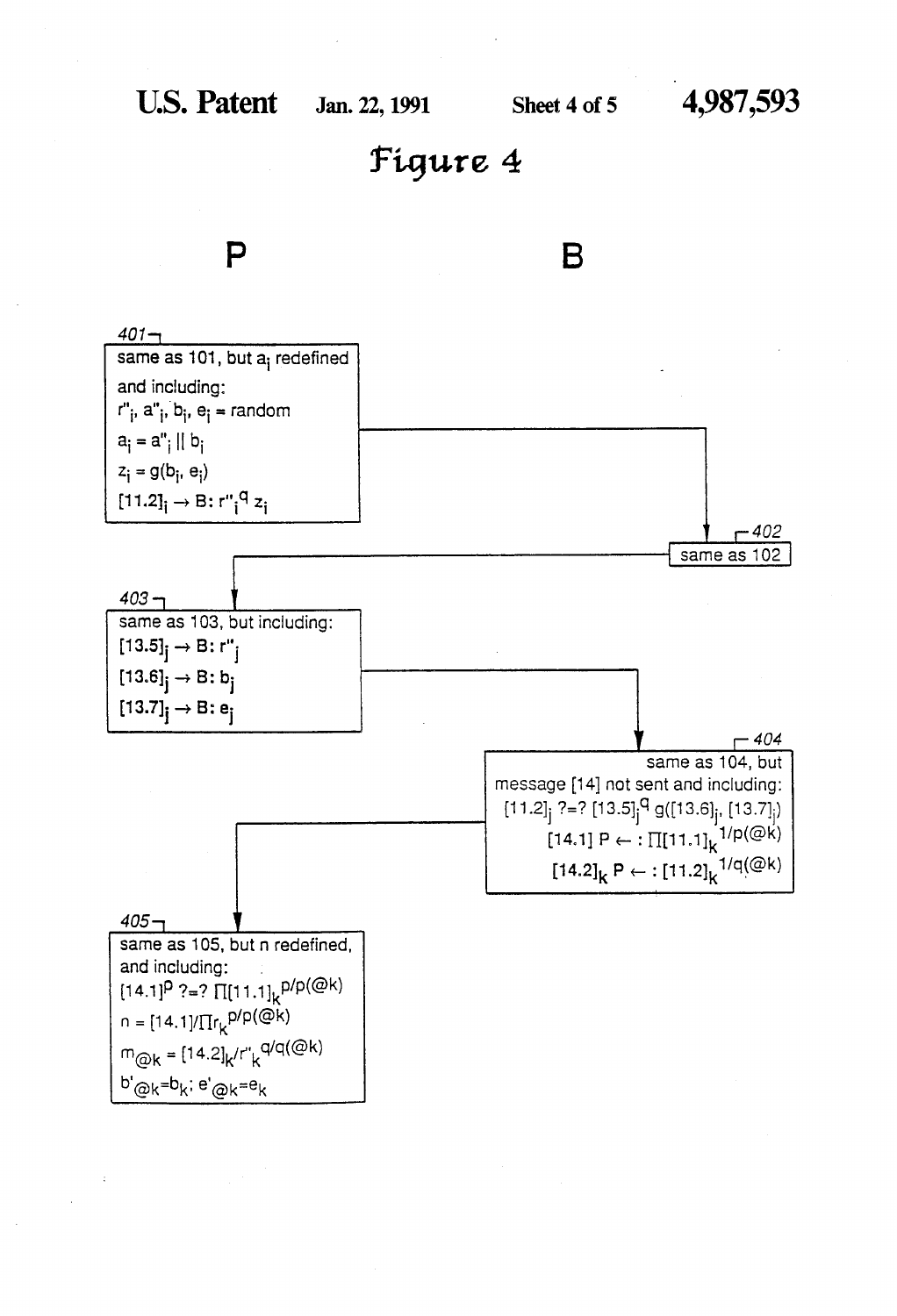

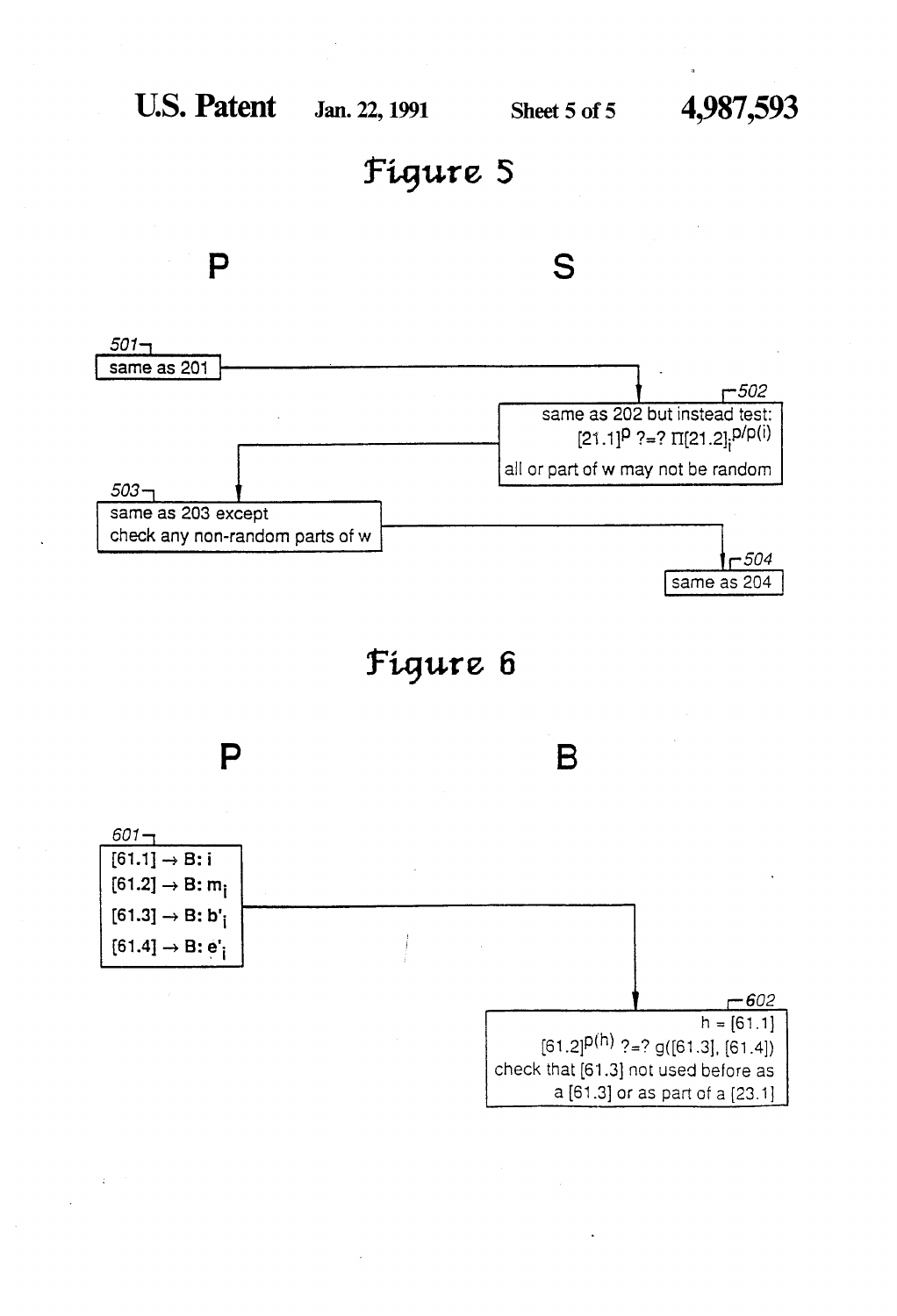# ONE-SHOW BLIND SIGNATURE SYSTEMS

This is a continuation of application Ser. No. 07/384,092, filed July 24, 1989, now U.S. Pat. No. 5 4,914,698 which is a continuation of Ser. No. 07/168,802, filed Mar. 16, 1988, now abandoned.

# BACKGROUND OF THE INVENTION

1. Field of the Invention

This invention relates to cryptographic systems, and more specifically to public-key digital signature systems providing unlinkability.

2. Description of Prior Art

European Patent Publication No. 0139313, dated 2/5/85, claiming priority on US. Ser. No. 524896, titled "Blind signature systems," and European Patent Publi cation No. 0218305, dated 4/15/87, claiming priority on U.S. Ser. No. 784999, titled "Unanticipated blind signa- 20 ture systems," both by the present applicant.

These signatures can be used rather directly to con struct a payment system (as described, for instance, in the applicant's "Security without identification: Transnications of the ACM, Oct. 1985, pp. 1030-1044.) In such systems, a bank might charge, say, one dollar to make a blind signature. People can buy such signatures from the bank (the blinding lets them keep the bank from learning which ones they bought) and then spend 30 them at, say, a shop. The shop could check with the bank in an on-line transaction to verify upon receiving a particular signature that it has not already been spent elsewhere. If shops do not perform such checking, then someone could spend the same number in more than 35 the drawing figures. one shop, and the blind signatures would protect them from ever being traced. But on-line checking may be costly or even infeasible in many applications.

Another use of blind signatures is in credential mech anisms. These were also introduced in the article cited 40 of a first exemplary one-show blind signature obtaining above, and have since been further detailed in "A secure and privacy-protecting protocol for transmitting per sonal information between organizations," that appeared in Proceedings of Crypto 86, A. M. Odlyzko Ed., Springer-Verlag, 1987, by the present applicant 45 and J. -H. Evertse. When "digital pseudonyms" are established for showing or receiving credentials in such mechanisms, it may be necessary to perform an on-line transaction to ensure that the same pseudonym has not already been used before.

In all these systems, there are essentially three parties: (1) the signature issuing party; (2) the plurality of parties to whom signatures are issued by the first party; and  $(3)$ the pluarlity of parties to whom the signatures are shown by the second parties. One aspect that could be 55 improved-without reducing unlinkability for "honest" second parties-is that the third parties must check with one another or some clearing center before accepting a signature, otherwise they will have no recourse if it turns out that the same signature has already been 60 of a refund signature showing system, for the exemplary shown to more than a single third party.

#### OBJECTS OF THE INVENTION

Accordingly, it is an object of the present invention to provide a public-key digital signature system that 65 allows signatures to be issued by a first party to a second party and for the second party to provide them to a third party, where cooperation of the first and third

parties is unable trace second parties that do not show any signature more than once.

Another object of the present invention is to allow such untraceability to be unconditional, in the sense that (still assuming the second party does not show any signature more than once) even if unlimited computing resources were to become available to the first and third parties, tracing would remain impossible.

A further object of the present invention is to allow 10 the first and third parties to efficiently detect and trace (back to the particular issue of the signature by the first party) a second party who shows any single signature more than once.

Blind signatures are known in the art, as described in 15 allow said detecting and tracing to be done at any time An additional object of the present invention is to after a signature is shown more than once.

> A still further object of the present invention is to allow the second party to encode a number into the form of the signature that is shown.

> Yet another object of the present invention is to allow said number to represent a value, and for the second party to be able to later obtain a refund for the differ ence between the value shown and the maximum value.

action systems to make Big-Brother obsolete," Commu- 25 allow the refund of value to be obtained for at least An even further object of the present invention is to parts of more than one signature shown, in such a way that the particular value originally shown is not revealed during refund.

> Still another object of the present invention is to allow efficient, economical, and practical apparatus and methods fulfilling the other objects of the invention.

> Other objects, features, and advantages of the present invention will be appreciated when the present descrip tion and appended claims are read in conjunction with

### BRIEF DESCRIPTION OF THE DRAWING **FIGURES**

FIG. 1 shows a flowchart of a preferred embodiment protocol in accordance with the teachings of the pres ent invention.

FIG. 2 shows a flowchart of a preferred embodiment of a first exemplary one-show blind signature showing protocol in accordance with the teachings of the pres ent invention.

FIG. 3 shows a flowchart of a preferred embodiment of a first exemplary multiple-showing detection and tracing protocol in accordance with the teachings of the 50 present invention.

FIG. 4 shows a flowchart of a preferred embodiment of a second exemplary one-show blind signature obtain ing system extension to FIG. 1 in accordance with the teachings of the present invention.

FIG. 5 shows a flowchart of a preferred embodiment of a second exemplary one-show blind signature show ing system extension to FIG. 2 in accordance with the teachings of the present invention.

FIG. 6 shows a flowchart of a preferred embodiment embodiments of FIG. 4 and FIG. 5, in accordance with the teachings of the present invention.

## BRIEF SUMMARY OF THE INVENTION

In accordance with these and other objects of the present invention, a brief summary of an exemplary embodiment will now be presented. Some simplifications and omissions may be made in this brief summary,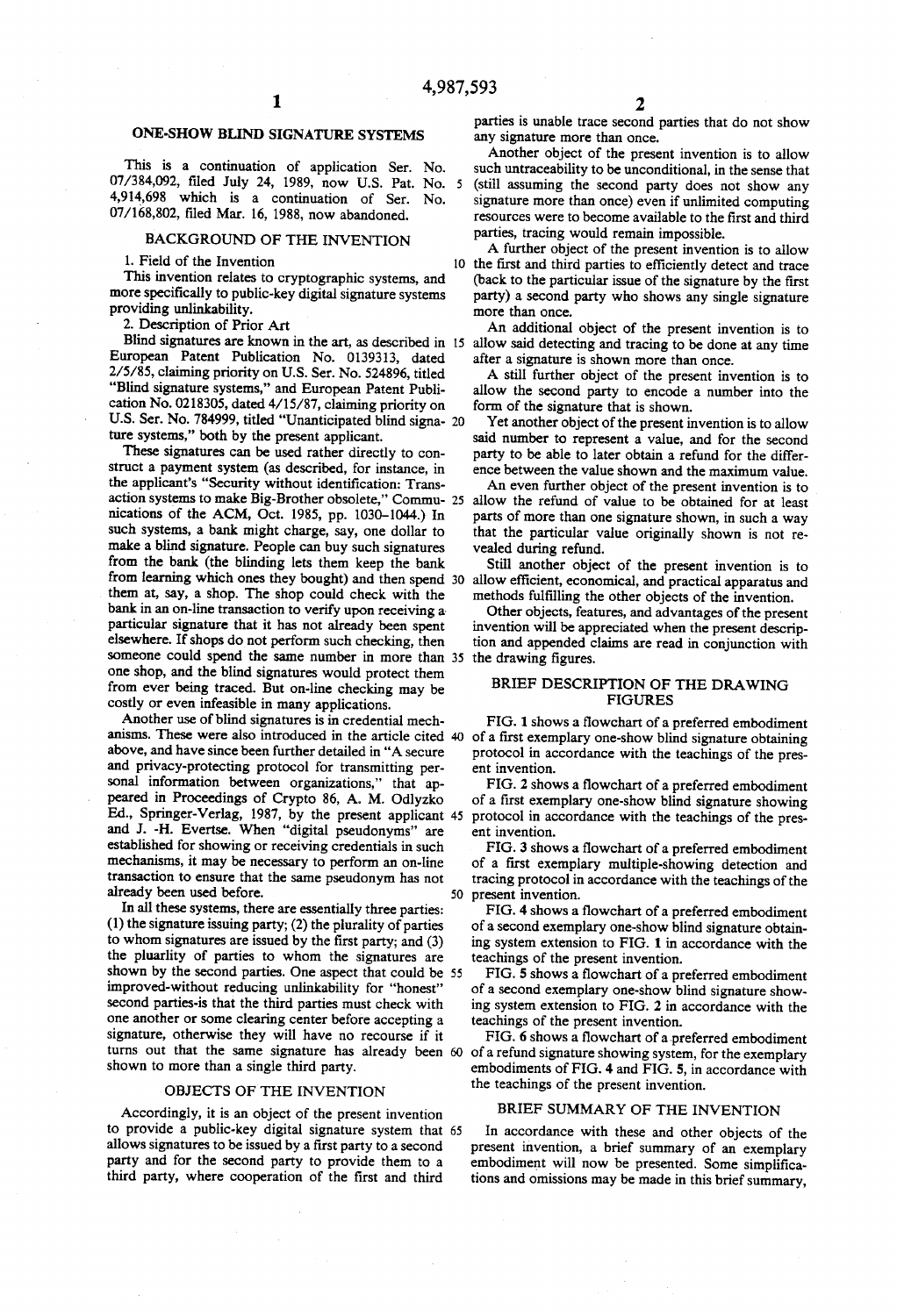which is intended only to highlight and introduce some aspects of the invention, but not to limit its scope. De tailed descriptions of preferred exemplary embodiments adequate to allow those of ordinary skill in the art to make and use the inventive concepts are provided later. 5

The basic protocol is in three parts: party P obtaining a one-show signature from party B; P showing a one show signature to party S; and B detecting and tracing signatures that have been shown more than once. (These letters have been chosen as mnemonic devices 10 for clarity only to stand for payer, bank, and shop, without any limitation on applications being implied.)

There is a certain structure that B ensures is built into signatures when they are issued; When they are shown, certain parts of this structure are exposed, with the choice of what parts being at least somewhat out of the control of P. If even one more part of the signature were exposed, then a simple computation would allow an identifier that was built-into the structure of the signature to be determined. If the signature were to be 20 shown a second time, different parts of the structure can be expected to be revealed, and hence it will become traceable via the identifier.

More specifically, a particular case of the preferred embodiment (denoted as  $t=1$  in the later descriptions) 25 involves a signature on a value of the form  $f(g(a,c))$ ,  $g(a \bigoplus u, d)$ ), where f and g are one-way functions. When this signature is shown, the pre-images under one of the g's must be shown to S but only the image of the other g need be shown. This data can be tested by S, simply 30 by applying the public functions and checking that what results is the message of the digital signature it receives.

Suppose now that the pre-images under the other g are also learned in a second showing of the signature. First notice that the two showings are easily associated 35 with each other since they would involve exactly the same image under f. The identifying information u would then easily be derived simply by forming  $u=a^{-1}$ .  $\bigoplus$ (a $\bigoplus$ u), where  $\bigoplus$  is a group operation.

The choice of which g will have its arguments re- 40 vealed can be encoded as a single bit. More generally, there are t terms in the signature, each of the same form as the one shown. A t-bit string is a challenge that deter mines which half will be opened for each term. If these challenges differ, even in one bit position, then enough 45 will be revealed to allow u to be easily determined.

For untraceability, it is of course necessary that a g cannot be inverted to recover its pre-images. If the c and d arguments are randomly chosen from a set at least as large as the range of g, then it may not be possible to 50 invert g uniquely.

A variation encodes an amount of, say, money in some part of the challenge string. Other signatures are also issued by B that can be shown only if the corre sponding bit of the challenge string is shown as 0. These 55 allow P to get change for the unspent value. But since they can be separate signatures, change from more than one original signature can be obtained at once, thereby hiding the exact amounts used in each payment.

#### GENERAL DESCRIPTION

The cryptographic method and means described here may be divided into a basic first embodiment and a second extended embodiment. In the first embodiment, a first transaction (FIG. 1) allows party P to obtain a 65 signature from a party B. The second transaction (FIG. 2) allows this signature to be accepted from P by S responsive to a number w that may be unknown to P a

priori. The third transaction allows B to uncover u (an identifier) that B associates with P if and only if P shows the signature with sufficiently different w (FIG. 3). The second embodiment can use this third transaction un modified, but has a modified issuing transaction between  $P$  and  $B$  (FIG. 4), a modified showing transaction between P and S (FIG. 5), and an unshown reclaim transaction between P and B (FIG. 6).

## DETAILED DESCRIPTION OF PREFERRED EMBODIMENTS

While it is believed that the notation of FIGS. 1-6 would be clear to those of ordinary skill in the art, it is first reviewed here for definiteness.

The operations performed are grouped together into flowchart boxes. The column that a box is in indicates which party performs the operation defined in that box. The columns are labeled by party name across the top. The operation of saving a value under a symbolic name is denoted by the symbolic name on the left of an equal sign and an expression for the value on the right-hand side. Another kind of operation is an equality test. The "7:?" symbol is used to indicate these tests, and the testing party terminates the protocol if the test does not hold. (If the test is the last operation to be performed by a party during a protocol, then the success or failure of the test determines the party's success or failure with the protocol.) The final kind of operation is that of sending a message. This is shown by a message number on the left; followed by the name of the recipient party and an arrow (these appear for readability as either a recipient name then left pointing arrow, when the recip ient is on the left; or right pointing arrow then recipient name, when the recipient is on the right); followed by a colon; finally followed by an expression denoting the actual value of the message that should be sent.

Several kinds of expressions are used. One is just the word "random". This indicates that a value is prefera bly chosen uniformly from an appropriate set, defined in the text, and independently of everything else in the protocol. Thus a party should preferably employ a physical random number generator for these purposes, possibly with appropriate post-processing. In practice, however, well known cryptographic and pseudo-ran dom techniques may be applied possibly in combination with physical sources.

Another kind of expression involves exponentiation. All such exponentiation is preferably over the residues modulo a composite M, whose factorization is prefera bly available only to party B, such moduli being well known in the art, as first proposed in "A method for obtaining digital signatures and public-key cryptosys terns," by Rivest, Shamir and Adleman, Communica tions of the ACM, Feb. 1978, pp. 120-126. When no operation is shown explicitly, multiplication modulo M is assumed.

Different public exponents may be used with the modulus M. In FIG. 1, 2, and 3, only public exponent p is used. This might be any suitable number: 2, a modest size odd prime, a prime large enough to ensure that it is coprime with the order of the reduced residue system, or any other integer. In the extension of FIG. 4, 5, and 6,  $p = GCD(p(1), p(2), \ldots, p(t))$  and  $q = GCD(q(1),$  $q(2), \ldots, q(t)$ . The p(i) and  $q(i)$  might each contain a distinct prime factor, as well as other common factors; or they might contain increasing multiplicities of some factor or factors. For example,  $p(i)=2^i$  and  $q(i)=2^i$ , is believed to be secure and to offer economy in computa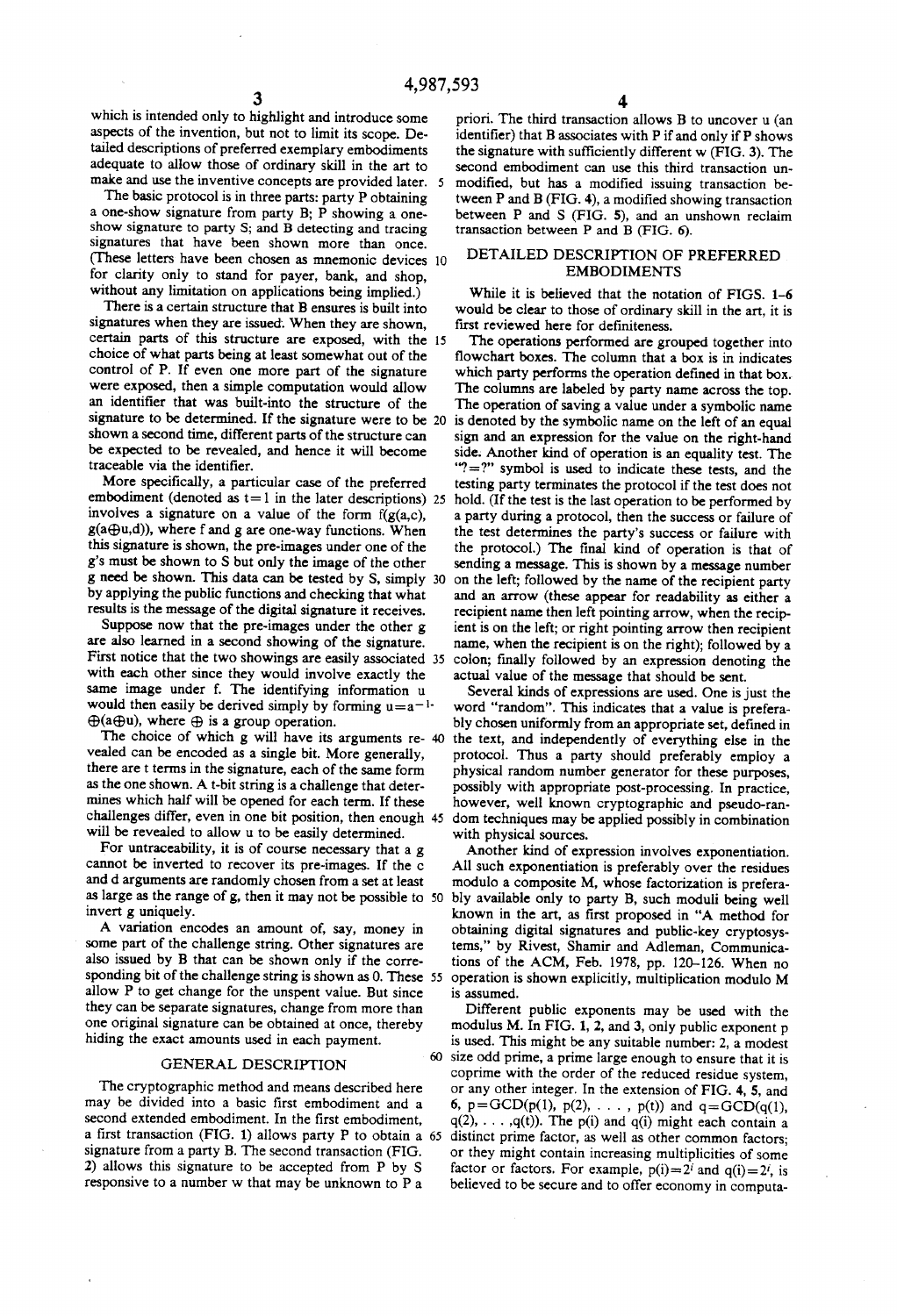tion, particularly when the convention is taken that smaller exponents stand for lower denominations.<br>Even public exponents do require extra attention, as

would be obvious to those of skill in the art, since for one thing square roots do not exist for many residues. Thus, B's choice of things to sign (determined by the set called v, as will be described) would necessarily avoid the unsigneable. Another way to address this issue is by application of the well known special composite form with exactly two factors, each congruent to 3 modulo 4: 10 tion of, say, DES with a fixed key; and similar prethe blinding factors would randomly include a standard public non-square with Jacobi symbol 1 along with an image under f adjusted to have Jacobi symbol 1; each term of a signature under a distinct even exponent would have at B's option the public non-square in-15 scribed. It would be obvious to those of skill in the art cluded under the signature; and signatures would be accepted of images under f with an optional multiple of the public non-square. Notice further that if both parties put the public non-square in, then it can be taken'out of the signature by P when its square root is also public. 20 Care must also of course be taken that s is large enough that the chance of a square root on a chosen message being learned by a cheater is acceptably small.

When "/" is used in the base, the multiplicative inverse is first calculated for the expression on the right  $25$ and then this is multiplied by the expression on the left; when used in the exponent by B, it denotes the same operation just describe, but the arithmetic is modulo the order of the group of residues modulo M; when used in the exponent by a party other than B, it denotes integer division. The results of all operations are assumed for convenience and clarity to be encoded as binary inte gers (the least positive representative is assumed for residue classes). Concatenation, denoted by " || ", is thus defined as juxtaposition of the bit vectors representing 35 values.

The functions f and g are preferably publicly-agreed one-way functions, (being thought of as) having two arguments, such functions well know in the art. Each image under g may be assumed to be conformable as an 40 argument for f, and each image under f in turn is repre sentable as a residue modulo M, all in some standard way. These functions should preferably be "collision free," in the sense that it is difficult to find more than one valid argument pair that yields the same result, a 45 property commonly achieved in the cryptographic art.

A further desirable property of g is that for each particular allowed first argument, there exist the same number of second arguments that produce each possible k-to-one map from the second argument to the output. This novel and inventive property is believed to offer the advantage of "unconditional" protection against tracing; that is, even infinite computing power is thought to be unable to determine the first argument of 55 a g given only its result. In any case, functions believed to have such properties, or to be close to them in some absolute or merely computational sense, may offer simi lar advantages. Since a "random" one-way function from the concatenation of the (suitably-sized) argu- 60 ments may be expected to come rather close to the desired properties, it is believed that almost any one way function could be used. output; in other words, fixing any first argument gives a 50

One exemplary way to construct a preferred such function is to apply a bijective one-way function, such 65 as are well known in the public key cryptographic art as "discrete-log" problems over some group, to the second argument and to use the group operation involved to

combine the result with the image under a one-way function of the first argument. For instance, the first argument might be used as the exponent of a primitive element modulo a first large prime and the result (possibly after applying, say DES with a fixed key or the like) added, modulo a second large prime, to the result of raising a primitive element modulo the second prime to the second argument power. Bijective post-scrambling of the final result might be provided by a final applicascrambling of each of the original two arguments may also be used.

The infix operator " $\bigoplus$ " is the group operation of addition modulo a prime as large as any u, to be de how bit-wise exclusive-or, or any suitable group opera tion could also be used.

Subscripts, on both symbolic names and message numbers, denote indexes that for clarity are taken to be over the natural numbers; set notation (including set difference) is used to indicate the ordered sets over which these range. Symbolic names i, j, and k are used for indices. Cardinality of sets is shown as usual by surrounding them with "1" symbols. A special operation shown as "@" is used for clarity as a prefix on the symbolic name of an index; this denotes the position of the index within its ordered index set. (For example, if ie{3, 1, 4} and g<sub>1</sub>, g<sub>2</sub>, g<sub>3</sub>, g<sub>4</sub>=4,8,1,7 then g<sub>i</sub>=1,4,7 and  $g_i+g_{\omega_i}=5,12,8$ . The usual  $\pi$  notation is used for products modulo M, where the index in the expression fol lowing the  $\pi$  is taken to run over its full index set.

Two parameters, s and t, are assumed known and agreed to all parties using them; they determine the size of the index sets used and increasing them increases security. Quite high security is believed to result form taking  $t = 100$  and  $s = 200$ , but far smaller values may be used in practice. This is especially true when multiple instances of FIG. 1 are conducted together, as men tioned later. The value of u is known to at least P and B, and might be a unique identifier for the particular transaction or for such combined transactions as mentioned.

Turning now to FIG. 1, the first part of a flowchart for the preferred embodiment will now be described in detail.

Box 101 shows P choosing  $r_i$ ,  $a_i$ ,  $c_i$  and  $d_i$  at random, such random selection as already mentioned, where i runs over the first s natural numbers. The  $r_i$  are used to form "blinding factors" by being raised to public expo nents, and hence they are preferably chosen from {1, . .  $\ldots$ , M - 1, as is known in the art. The  $a_i$  are preferably uniform to reduce the chance that two different payers choose the same one. The  $c_i$  and  $d_i$  will be used as the second argument to g, and are thus preferably chosen to maximize the desired properties already described for g, such as being chosen uniformly from the domain of the second argument of g. Then P computes the  $x_i$  by applying g to the corresponding  $a_i$  as first argument and  $c_i$  as second argument. Next the  $y_i$  are computed in a similar way, but each  $a_i$  is combined by the group operation  $\oplus$ with u to form the first argument to g and the  $d_i$  are taken as the second argument, with the result denoted symbolically as the corresponding  $y_i$ . Next s messages are formed and sent to B as indicated by the notation already described. The ith message  $[11.1]_i$  is a product modulo M of  $r_i$ -raised to the p times f applied to first argument  $x_i$  and second argument  $y_i$ .

Box 102 indicates that, after receiving messages  $[11.1]$ , B first chooses v at random uniformly from the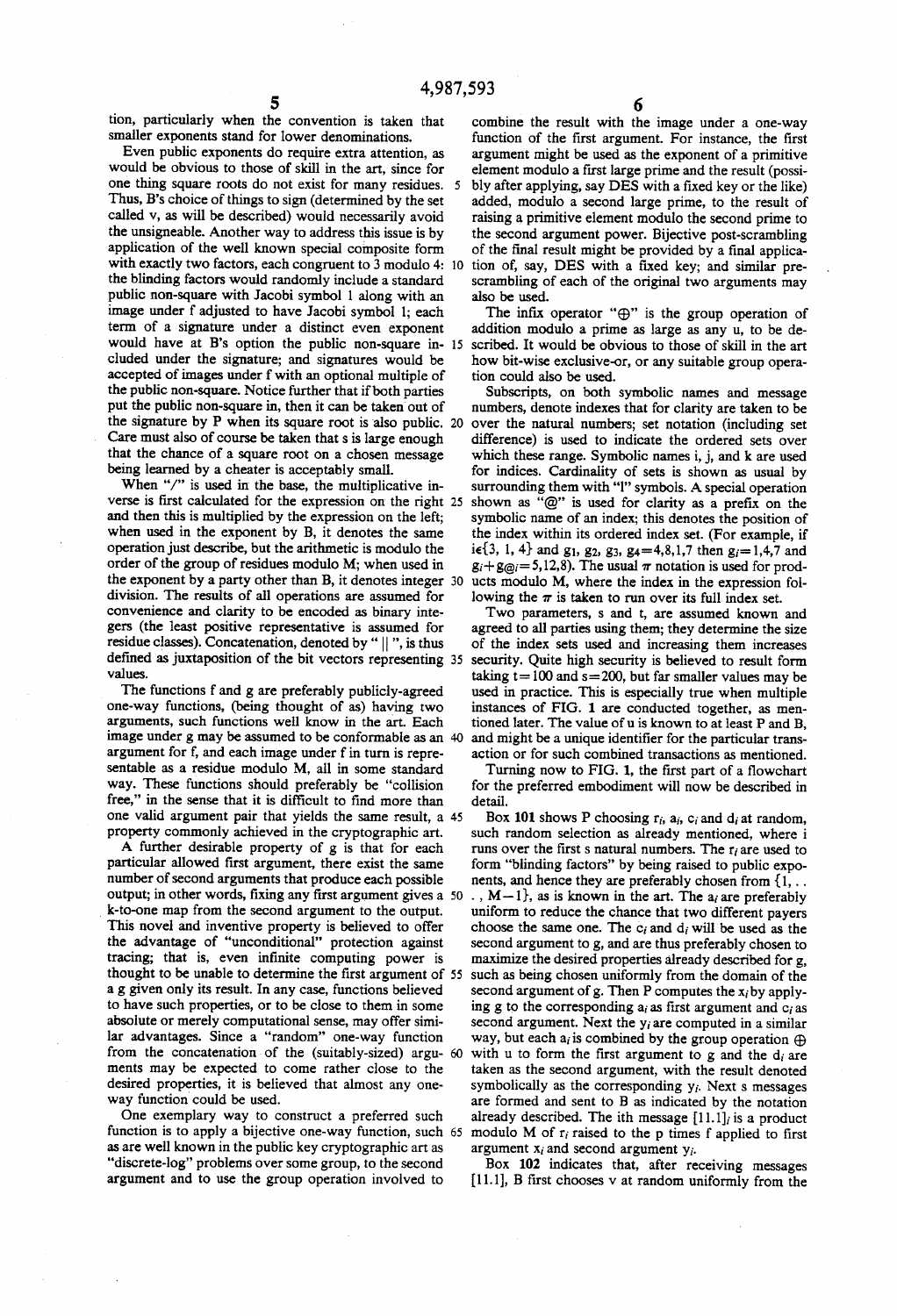5

subsets of  $\{1, \ldots, s\}$  with cardinality s-t and then returns this subset to P as message [12].

Box 103 describes first how P checks that the cardinality of this subset received as message [12] is s-t. As called for by the notation already defined, if this test is not satisfied, then P stops, otherwise P continues by first assigning. the index j to range over this set. Then mes sages  $[13.1]_j$ ,  $[13.2]_j$ ,  $[13.3]_j$ , and  $[13.4]_j$  are formed from  $r_i$ ,  $a_i$ ,  $c_i$  and  $d_i$ , respectively, and sent to B.

Box 104 defines the actions of C after receipt of messages  $[13.1]$ ,  $[13.2]$ ,  $[13.3]$ , and  $[13.4]$ . For all indices i in the set v, message  $[11.1]_i$  is compared for equality with the product modulo M of the message  $[13.1]$ *j* raised to the p times an image under f of its two arguments, 15 each of which is an image under g. The first application of g has message [13.2]*j* as its first argument and [13.3]*j* as its second; the second of these has a first argument consisting of message  $[13.2]$ ; combined using the operation  $\oplus$  with u, and second argument [13.4],. If this test is passed for all j, E continues. Next k is allowed to run over all elements in  $\{1, \ldots, s\}$  not in v. The product of all the  $[11.1]_k$  is formed and raised modulo M to the  $1/p$ power, denoting the'pth root as already described. This value is then provided to P as message [14].

Box 105 denotes  $P$  first setting  $k$  to run over all elements in  $\{1, \ldots, s\}$  not in [12]. Then message [14] received is raised to the p power modulo M and compared for equality with the product modulo M of all the [11.1] indexed by k. If this test is passed, P goes on to set  $30$ n to the product modulo M of message [14] times the multiplicative inverse of the product of all the  $r_k$ . Finally, the  $a_k$ ,  $c_k$ ,  $d_k$ ,  $x_k$ , and  $y_k$  are assigned new indices: the first element in the ordered index set that j ranges over selects the  $a_i$  that receives new index 1, the second 35 element in the index set of j determines which element obtains index 2, and so on for all elements in the index set; the same applies for the  $c_k$ ,  $d_k$ ,  $x_k$ , and  $y_k$ .

Turning now to FIG. 2, the second flowchart for part of the preferred embodiment will now be described in detail.

Box 201 begins by P sending message [21.1] to S containing the value of n that was computed in box 105 as already described. The index set for i is taken to be the first t natural numbers. Then, for each value of i,  $45$ message  $[21.2]$  is sent after being formed as the image under f with first argument  $x'_i$  and second argument  $y'_i$ .

Box 202 shows that S first chooses index set w at random from all subsets of  $\{1, \ldots, t\}$ . Then S tests the spanned of measure  $\{3, 1, 1\}$  for a small transition of the spanned of  $\theta$ p power of message [21.1] for equality with the product of all the  $[21.2]_i$ , all modulo M. If the test is satisfied, S continues by sending message [22], providing w to P.

Box 203 is the meeting of the challenge defined by message  $[22]$  received by P. For those elements j in  $[22]$ , 55  $a'_{j}$ ,  $c'_{j}$ , and  $y'_{j}$  are sent to S as message [23.1] $_{j}$ , [23.2] $_{j}$ , and [23.3], respectively; for those elements k in  $\{1, \ldots, t\}$ but not in [22],  $x'_{k}$ ,  $a'_{k} \oplus u$ , and  $d'_{k}$ , are sent as messages  $[23.4]_k$ ,  $[23.5]_k$ , and  $[23.6]_k$ , respectively.

Boxes 204 represents the reception and checking by S  $_{60}$ of the  $[23.1]$  through  $[23.6]$ . For each j in w, message  $[21.2]$  is tested for equality with the image under f of two arguments: first is the image under g of  $[23.1]$ , and  $[23.2]$ , in that order; and second is  $[23.3]$ . For each k not in w but in  $\{1, \ldots, t\}$ , message  $[21.2]$ k is tested for 65 equality with the image under f of two arguments: first is [23.4] $_k$ ; and second is the image under g of [23.5] $_k$  and  $[23.6]$ <sub>k</sub>, in that order.

Turning now to FIG. 3, the third flowchart for part of the preferred embodiment will now be described in detail.

Box 301 indicates how B first obtains and records the [21.2] from each S.

Box 302 then indicates that B searches for duplicities among the [21.2] received in box 301. One exemplary embodiment would store the [21.2] in some suitable way as they are received in [301] and this would easily be 10 adapted to detect the duplications. (As would be obvious to those of skill in the art, it is anticipated that so called "hashing" might be an appropriate data structure for this, and since these are already images under a one-way function, some of their bits might be used directly as hash values.) Another example would be for many [21.2] to be stored as a batch unsorted and then to periodically sort those received and possibly merge them in with others already received. Various ways to detect such duplicities based on sorting or searching 20 techniques are widely known in the computer science art.

Box 303 shows that B then obtains [23.1] and [23.5] messages, whichever are available, corresponding to at least two instances of a particular value of [21.2] de tected as repeated in 302. It is expected that these would be obtained from each S that supplied the duplicate  $[21.2]$ . They might, for example, be provided by the S's together with the [21.2]; if batch sorting is performed in 302, then B could archive the [23.1] and [23.5] and re trieve those corresponding to duplicates as needed. Or in case, for example, the [23.1] and [23.5] are not sup plied along with the [21.2], then B might request these from the S's, perhaps individually if which S supplied which [23.2] were known to B.

Box 304 shows how B can reconstruct the u corre sponding to a particular [21.2] for which both the [23. 1] and [23.5] are known. This is accomplished simply by combining the inverse in the group of [23.1] with the [23.5] using the group operation  $\oplus$ .

Turning now to FIG. 4, the fourth flowchart for part of the preferred embodiment will now be described in detail.

The boxes in this flowchart represent the modifications to the corresponding boxes in FIG. 1 to produce the second exemplary embodiment; for clarity and read ability, only the changes have been shown. More specif ically, boxes 401, 402, 403, 404, and 405 indicate the changes to boxes 101, 102, 103, 104, and 105, respectively.

Box 401 shows the changes to the actions defined in box 101 for P. The definition of the symbolic name a used in box 101 is replaced by that provided in box 401; otherwise the operations and messages shown in box 401 define only additional actions that should be included in box 101 for the second embodiment. Values<br>for the ith component  $(1 \leq i \leq s)$  of four symbolic names are chosen at random:  $r''_i$  is chosen from the set of residues modulo M;  $a''_i$  is a string of length capable of just holding a group element under  $\oplus$ ;  $b_i$  is chosen as a bit string whose length, after being appended to  $a_{i}$ , is the appropriate size for the first input to g; and  $e_i$  is chosen much as  $c_i$  and  $d_i$  in FIG. 1. (It will be appreciated that u might be chosen by B, and need not contain as much information as required for the  $a_i$ , since it need not be protected against "birthday paradox" induced prob lems; hence, group elements under  $\oplus$  can be expected to conveniently leave enough room in the first argument of g to contain a suitably large b.) For each index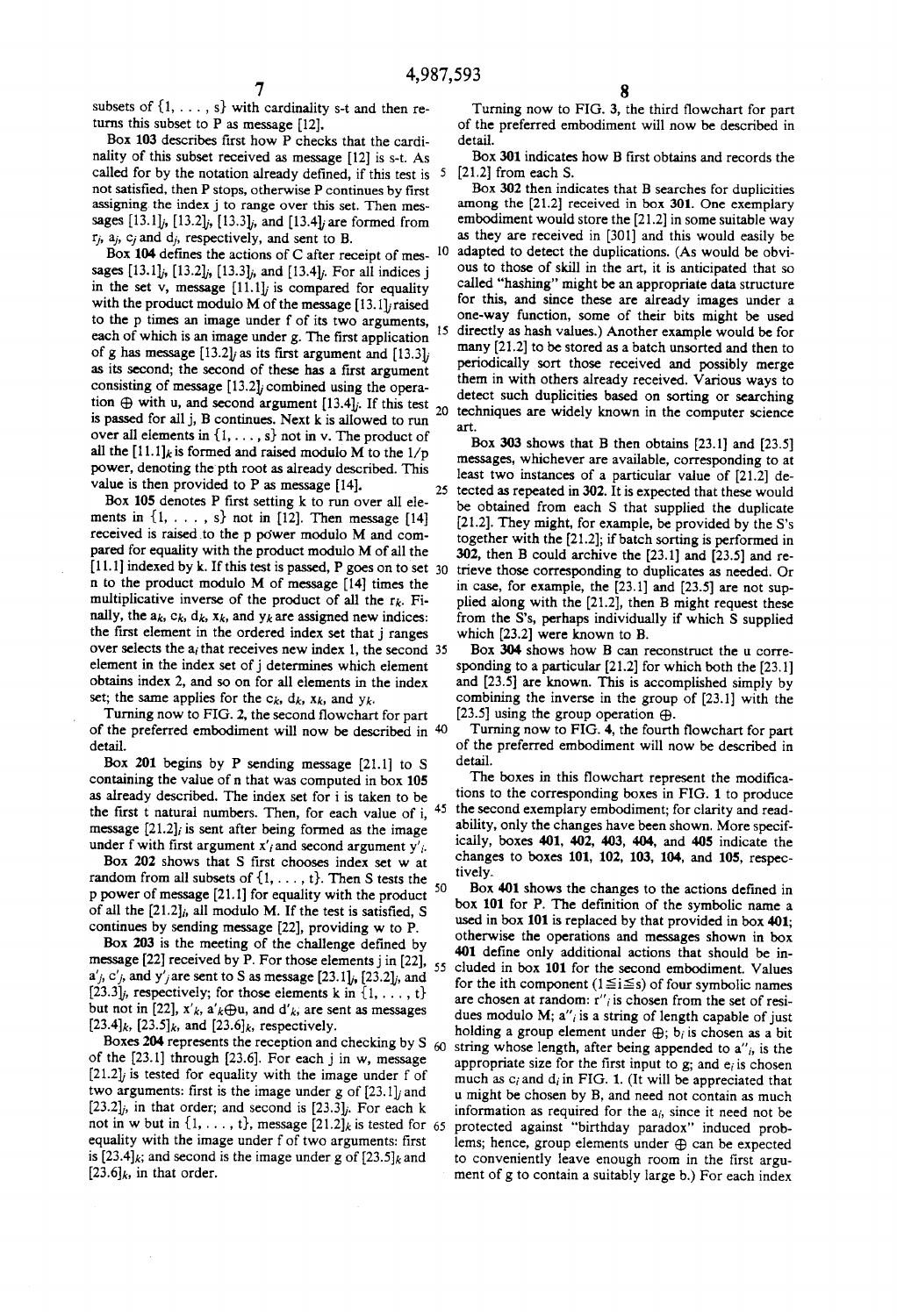i, still running from 1 to s, the value of  $a_i$  is computed as the concatenation of  $a''_i$  and  $b_i$ , with the  $b_i$  part occupying higher-order bit positions (that do not survive the modular addition defined by  $\oplus$ ). The encoding of the result of this as a bit string is the first input to g used in 5 forming  $x_i$  in FIG. 1; the encoding and group operation shown in forming  $y_i$  in FIG. 1 leave no information about  $b$  in the first argument to that g. Additionally,  $z_i$ is taken as the image under g formed from  $b_i$  as first argument and  $e_i$  as second argument. Message [11.2]<sub>i</sub> is <sup>10</sup> integer p divided by the integer p(i) power. sent to  $B$  containing the corresponding  $z_i$  blinded by being multiplied modulo M with  $r_i$  raised to the q power.

Box 402 is the same as 102, with the reception of message  $[11.2]$ ; implicit.

Box 403 indicates three additional messages that are included among those described in box 103. For each j as defined in 103, messages [13.5] $j$ , [13.6] $j$ , and [13.7] $j$ , sent by B contain the values  $r''_i$ ,  $b_i$ , and  $e_i$ , respectively.

are all inclusions, except that former message [14] is not sent. Each message  $[11.2]$  is tested for equality with the product of the corresponding message  $[13.5]$  received raised to the q and an image under g. The first argument 25 to g is the message  $[13.6]$ ; received and the second is [13.7]; received. If the equality holds, messages [14.1] and  $[14.2]_k$  are formed and sent to P. Each term in the product modulo M making [14.1] is the pth root modulo M of one of the  $[11.1]_k$ ; the  $[11.1]$  whose index is the first  $\frac{11.1}{30}$  message [61.4]. Finally, B searches through all previelement in the ordered set  $v$ - $\{1, \ldots, s\}$  obtains the the  $p(1)$ th root, the message whose index is the second element in that set obtains the  $p(2)$ th root, and so on through the last element in the set. For each value of k, running through the same index set, message  $[14.2]_k$  is  $_{35}$ formed as the  $q(\mathcal{Q}k)$ th root modulo M of message  $[11.2]_k$ ; thus, the message with  $q(i)$ th root, for instance, has index i and is formed from a message whose index is the ith element in the ordered index set  $v$ -{1, ..., s}.

Box 405 depicts the changes to box 105 for P: the  $_{40}$ definition of symbolic name n used in box 105 is replaced by that provided in box 405; otherwise the operations and messages shown in box 405 define only additional actions. First message [14.1] raised to the p is checked for equality with a product of powers of the 45  $[11.1]_k$  modulo M. The term corresponding to each index value taken on by k in its set defined in box 105 is  $[11.1]$ <sub>k</sub> raised to a power that is the integer quotient of p divided by p(i), where i is the position of that k (denoted  $@k$ ) in the index set. Then n is formed as the product of 50 shown by, for instance, not retaining the x' and y' and message [14.1] times the multiplicative inverse of a product of  $r_k$ . Each term in this product corresponds to one of the elements in the index set of k, where the base is  $r_k$  and its exponent is the integer quotient p divided by  $p(\textcircled{a}k)$ . Then  $m_k$  is formed as the product of message 55  $[14.2]$ <sub>k</sub> times the multiplicative inverse of an  $r_k$ . Each of these corresponds to one of the elements in the index set of k, where the base is  $r''_k$  and its exponent is the integer quotient of q divided by  $q(\mathcal{Q}k)$ . Finally, the elements of  $b_k$  and  $e_k$  are re-indexed and re-labeled for later use as b' 60 and e', respectively. The indexing of the retained elements is their positional number in the index set over which k ranges.

Turning now to FIG. 5, the fifth flowchart for part of the preferred embodiment will now be described in 65 detail.

Box 501 shows that box 201 needs no modification for this second embodiment.

Box 502 expresses the changes in box 202, which include replacing the equality test and a possible change in w to include some or all non-random parts, which may be that agreed elements of w each correspond to a denomination, and that if such an element appears in w, then that means that an amount corresponding to that denomination is transferred. The new test is for equality between [21.1] raised to the p and a product modulo M of t terms ( $1 \le i \le t$ ), each of the form [21.2], raised to the

Box 503 indicates how box 203 need not be changed except to check any possibly non-random parts of w that can be expected, as already mentioned.

Box 504 merely confirms that box 204 need not be 15 modified for this second exemplary embodiment.

Turning now to FIG. 6, the sixth flowchart for part of the preferred embodiment will now be described in detail.

This Fig. represents a transaction between P and B Box 404 depicts the modifications to box 104, which  $20$  that has not been described for the first embodiment, as already mentioned.

> Box 601 shows P sending four messages to B: [61.1], [61.2], [61.3], and [61.4]; comprising i, m<sub>i</sub>, b'<sub>i</sub>, and e'<sub>i</sub>, respectively.

> Box 602 illustrates how B first receives these four messages, and saves [61.1] under the symbolic name h. Next B tests an equality: the left-hand-side is message [61.2] raised to the p(h) and on the right is g applied to first argument message [61.3] and second argument ously accepted [61.3] to ensure that this new [61.3] is not among them, before it must be considered so included; similarly B also checks that the suffix of the received message [61.3] (beyond the prefix whose length is that of the a'') is not equal to the suffix of any message [23.1] received in the modification of FIG. 2 described in **FIG. 5.**

Certain variations and substitutions may be apparent to those of ordinary skill in the art.

For example, in the protocol of FIG. 2, a possibly compressing one-way function of the  $x_i$  and  $y_i$  would be sufficient to commit P to their order in place of messages [21.2]; (Even such a compressed image is unnecessary, if the convention is made that the order of the images under f should be lexicographic on their binary representations, as will also be mentioned later with regard to FIG. 4 and FIG. 5). Or, as another illustration, the quantity of data that need be saved between FIG. 1 and FIG. 2 by P can be reduced below what is simply reconstructing them, as was done for the f's in box 201.

Instead of the particular blinding indicated, which is essentially that of the first mentioned blind signature publication, the techniques disclosed in the second mentioned blind signature publication could be used. Furthermore, the signature scheme denoted with public exponent q could be over a different modulus or could even be a totally different kind of signature, such as those described in the co-pending application titled "Unanticipated signature systems," with U.S. Ser. No. 123,703, filed Nov. 23, 1987, by the present applicant. Such signatures could also be on products of terms, as with those under p, where multiple instances of the protocol of FIG. 4 would be conducted by a particular P before the [14.2] are returned. These instances might be conducted in a way that B receives all the message [11]'s before supplying a plurality of challenge sets v,